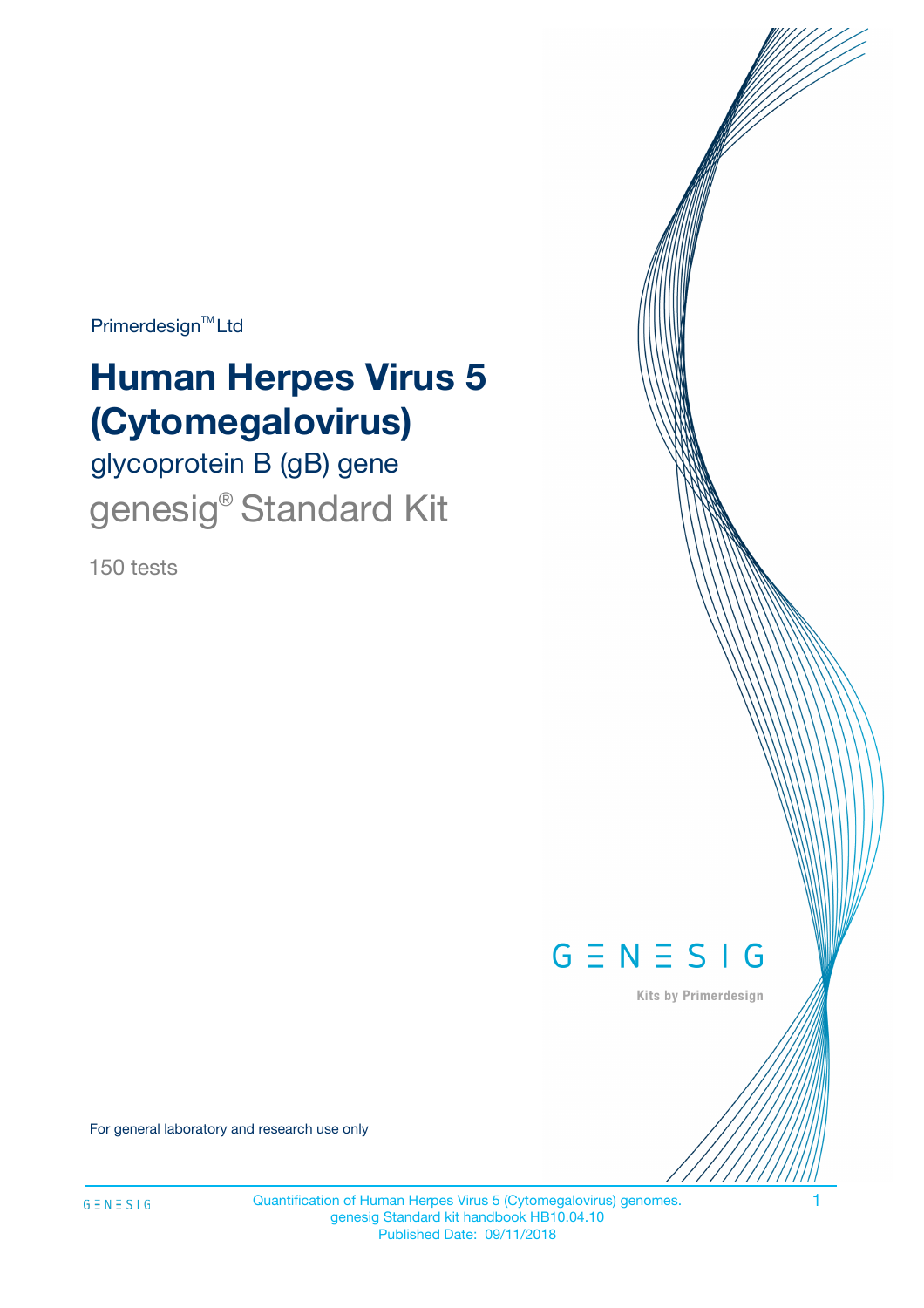# Introduction to Human Herpes Virus 5 (Cytomegalovirus)

Cytomegalovirus (CMV) is the most common congenital (present at birth) infection in the United States.

Cytomegalovirus, or CMV is found universally throughout all geographic locations and socioeconomic groups, and infects between 50% and 85% of adults in the United States by 40 years of age. CMV infection is more widespread in developing countries and in areas of lower socioeconomic conditions. For most healthy persons who acquire CMV after birth there are few symptoms. However, CMV infection is important to certain high-risk groups. Major areas of concern are: (1) the risk of infection to the unborn baby during pregnancy (2) the risk of infection to people who work with children (3) the risk of infection to the immunocompromised person, such as organ transplant recipients and persons infected with human immunodeficiency virus (HIV). (4) the risk of infection to newborn babies

Lytically replicating virus disrupts the cytoskeleton, causing massive cell enlargement, which is the source of the virus' name.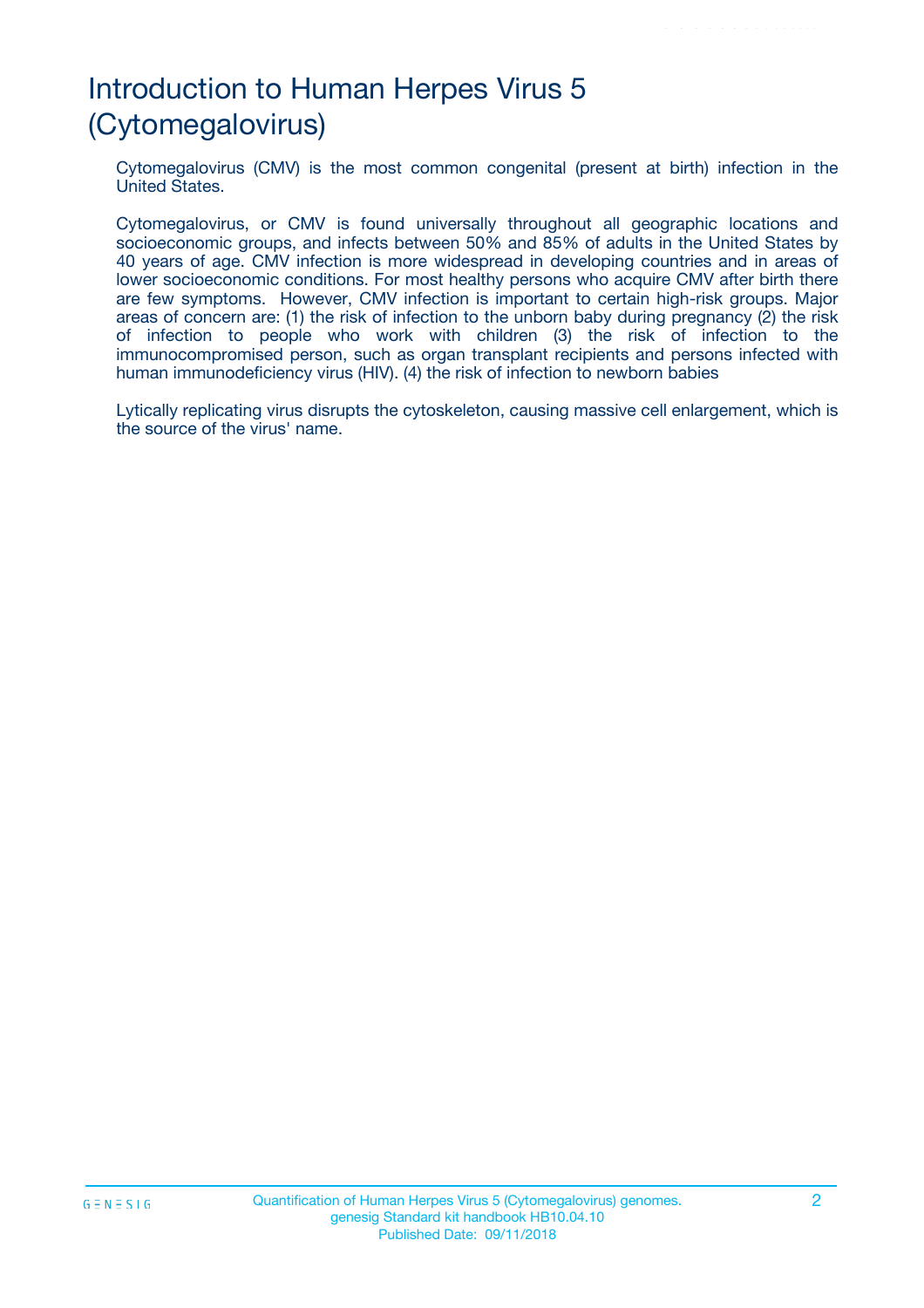## **Specificity**

The Primerdesign genesig Kit for Human Herpes Virus 5 (Cytomegalovirus) (CMV) genomes is designed for the in vitro quantification of CMV genomes. The kit is designed to have a broad detection profile. Specifically, the primers represent 100% homology with over 95% of the NCBI database reference sequences available at the time of design.

The dynamics of genetic variation means that new sequence information may become available after the initial design. Primerdesign periodically reviews the detection profiles of our kits and when required releases new versions.

The target sequence (glycoprotein B) has previously been shown to be a good genetic marker for HHV5 in other real time PCR based studies (Guiver M et.al 2001). The primers and probe sequences in this kit have 100% homology with over 95% of reference sequences contained in the NCBI database based on a comprehensive bioinformatics analysis.

If you require further information, or have a specific question about the detection profile of this kit then please send an e.mail to enquiry@primerdesign.co.uk and our bioinformatics team will answer your question.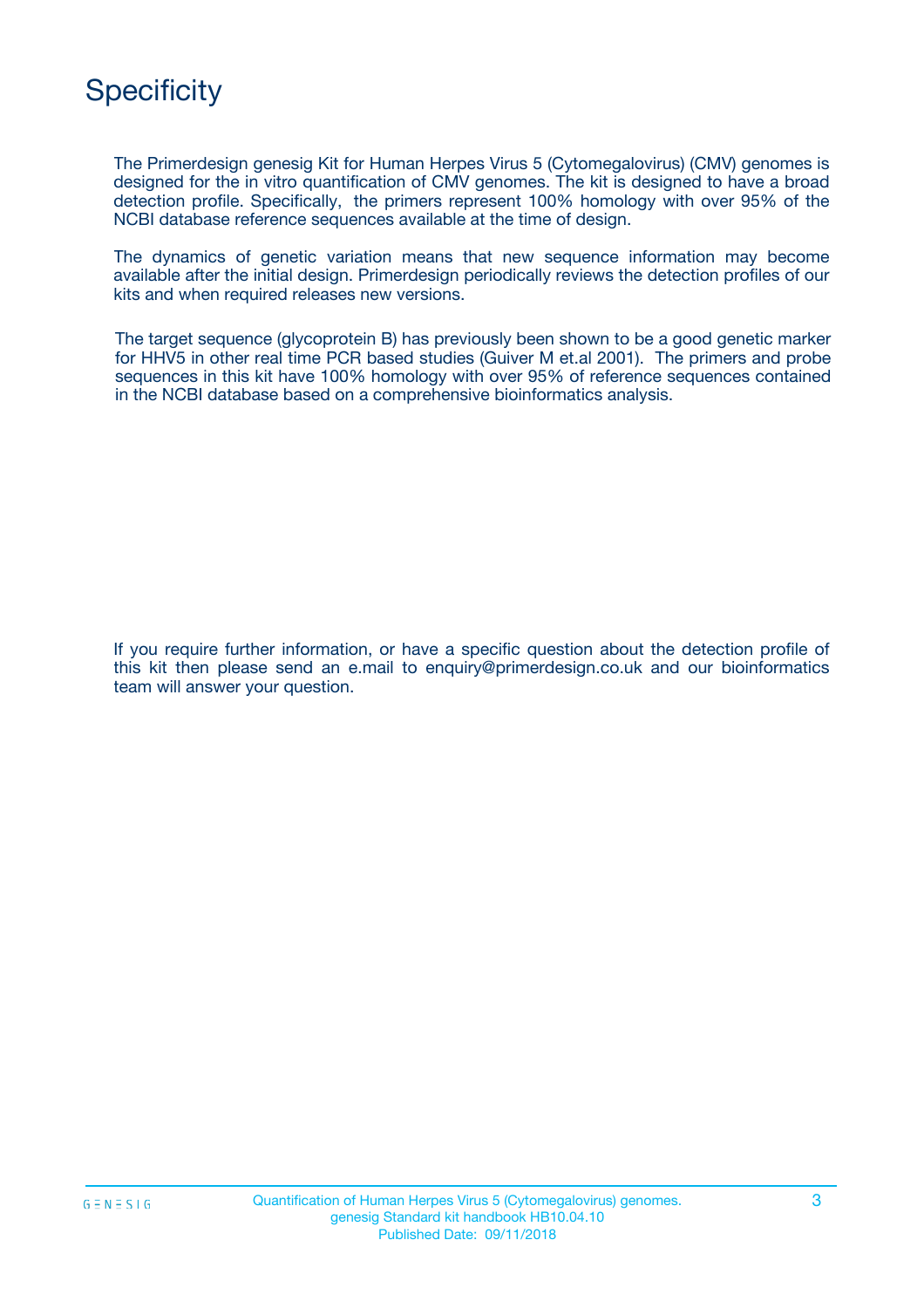# Kit contents

- **CMV specific primer/probe mix (150 reactions BROWN)** FAM labelled
- **CMV positive control template (for Standard curve RED)**
- **RNase/DNase free water (WHITE)** for resuspension of primer/probe mixes
- **Template preparation buffer (YELLOW)** for resuspension of positive control template and standard curve preparation

# Reagents and equipment to be supplied by the user

#### **Real-time PCR Instrument**

#### **Extraction kit**

This kit is recommended for use with genesig Easy DNA/RNA extraction kit. However, it is designed to work well with all processes that yield high quality RNA and DNA with minimal PCR inhibitors.

#### **oasig**TM **lyophilised or Precision**®**PLUS 2X qPCR Master Mix**

This kit is intended for use with oasig or PrecisionPLUS2X qPCR Master Mix.

**Pipettors and Tips**

**Vortex and centrifuge**

**Thin walled 1.5 ml PCR reaction tubes**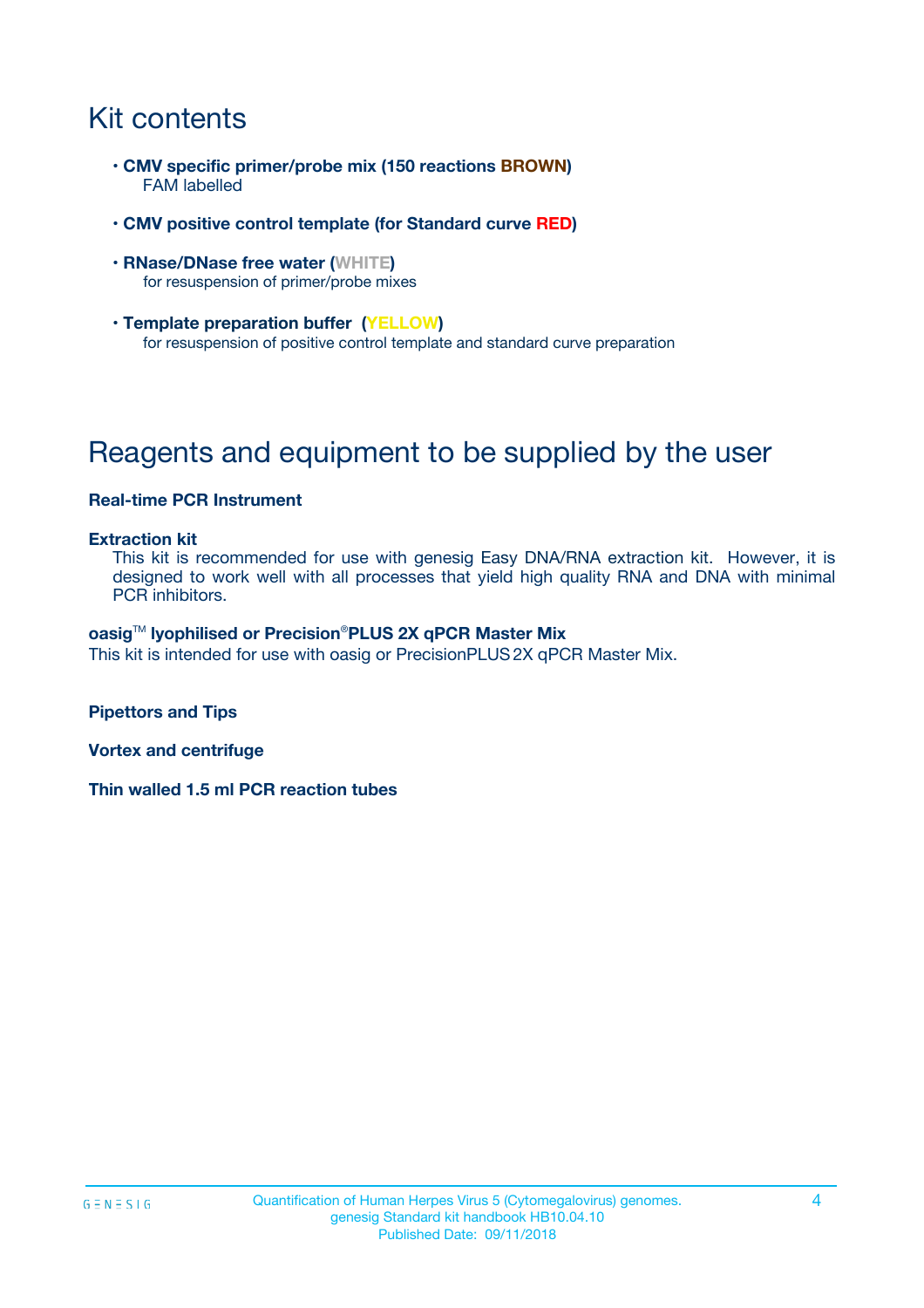### Kit storage and stability

This kit is stable at room temperature but should be stored at -20ºC on arrival. Once the lyophilised components have been resuspended they should not be exposed to temperatures above -20°C for longer than 30 minutes at a time and unnecessary repeated freeze/thawing should be avoided. The kit is stable for six months from the date of resuspension under these circumstances.

If a standard curve dilution series is prepared this can be stored frozen for an extended period. If you see any degradation in this serial dilution a fresh standard curve can be prepared from the positive control.

Primerdesign does not recommend using the kit after the expiry date stated on the pack.

### Suitable sample material

All kinds of sample material suited for PCR amplification can be used. Please ensure the samples are suitable in terms of purity, concentration, and DNA integrity. Always run at least one negative control with the samples. To prepare a negative-control, replace the template DNA sample with RNase/DNase free water.

### Dynamic range of test

Under optimal PCR conditions genesig CMV detection kits have very high priming efficiencies of >95% and can detect less than 100 copies of target template.

### Notices and disclaimers

This product is developed, designed and sold for research purposes only. It is not intended for human diagnostic or drug purposes or to be administered to humans unless clearly expressed for that purpose by the Food and Drug Administration in the USA or the appropriate regulatory authorities in the country of use. During the warranty period Primerdesign genesig detection kits allow precise and reproducible data recovery combined with excellent sensitivity. For data obtained by violation to the general GLP guidelines and the manufacturer's recommendations the right to claim under guarantee is expired. PCR is a proprietary technology covered by several US and foreign patents. These patents are owned by Roche Molecular Systems Inc. and have been sub-licensed by PE Corporation in certain fields. Depending on your specific application you may need a license from Roche or PE to practice PCR. Additional information on purchasing licenses to practice the PCR process may be obtained by contacting the Director of Licensing at Roche Molecular Systems, 1145 Atlantic Avenue, Alameda, CA 94501 or Applied Biosystems business group of the Applera Corporation, 850 Lincoln Centre Drive, Foster City, CA 94404. In addition, the 5' nuclease assay and other homogeneous amplification methods used in connection with the PCR process may be covered by U.S. Patents 5,210,015 and 5,487,972, owned by Roche Molecular Systems, Inc, and by U.S. Patent 5,538,848, owned by The Perkin-Elmer Corporation.

### Trademarks

Primerdesign™ is a trademark of Primerdesign Ltd.

genesig $^\circledR$  is a registered trademark of Primerdesign Ltd.

The PCR process is covered by US Patents 4,683,195, and 4,683,202 and foreign equivalents owned by Hoffmann-La Roche AG. BI, ABI PRISM® GeneAmp® and MicroAmp® are registered trademarks of the Applera Genomics (Applied Biosystems Corporation). BIOMEK® is a registered trademark of Beckman Instruments, Inc.; iCycler™ is a registered trademark of Bio-Rad Laboratories, Rotor-Gene is a trademark of Corbett Research. LightCycler™ is a registered trademark of the Idaho Technology Inc. GeneAmp®, TaqMan® and AmpliTaqGold® are registered trademarks of Roche Molecular Systems, Inc., The purchase of the Primerdesign reagents cannot be construed as an authorization or implicit license to practice PCR under any patents held by Hoffmann-LaRoche Inc.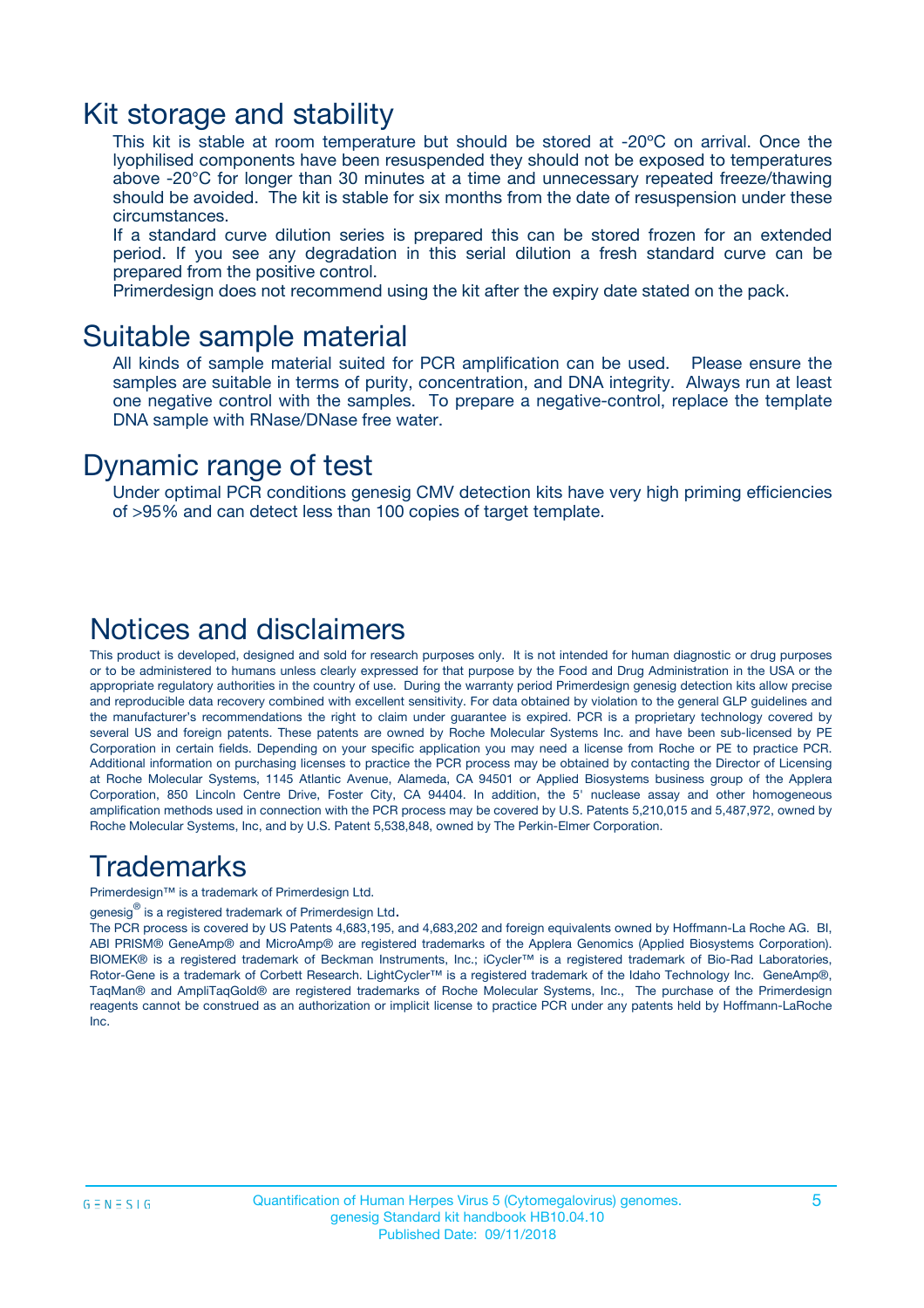### Principles of the test

#### **Real-time PCR**

A CMV specific primer and probe mix is provided and this can be detected through the FAM channel.

The primer and probe mix provided exploits the so-called TaqMan® principle. During PCR amplification, forward and reverse primers hybridize to the CMV DNA. A fluorogenic probe is included in the same reaction mixture which consists of a DNA probe labeled with a 5`-dye and a 3`-quencher. During PCR amplification, the probe is cleaved and the reporter dye and quencher are separated. The resulting increase in fluorescence can be detected on a range of qPCR platforms.

#### **Positive control**

For copy number determination and as a positive control for the PCR set up, the kit contains a positive control template. This can be used to generate a standard curve of CMV copy number / Cq value. Alternatively the positive control can be used at a single dilution where full quantitative analysis of the samples is not required. Each time the kit is used, at least one positive control reaction must be included in the run. A positive result indicates that the primers and probes for detecting the target CMV gene worked properly in that particular experimental scenario. If a negative result is obtained the test results are invalid and must be repeated. Care should be taken to ensure that the positive control does not contaminate any other kit component which would lead to false-positive results. This can be achieved by handling this component in a Post PCR environment. Care should also be taken to avoid cross-contamination of other samples when adding the positive control to the run. This can be avoided by sealing all other samples and negative controls before pipetting the positive control into the positive control well.

#### **Negative control**

To validate any positive findings a negative control reaction should be included every time the kit is used. For this reaction the RNase/DNase free water should be used instead of template. A negative result indicates that the reagents have not become contaminated while setting up the run.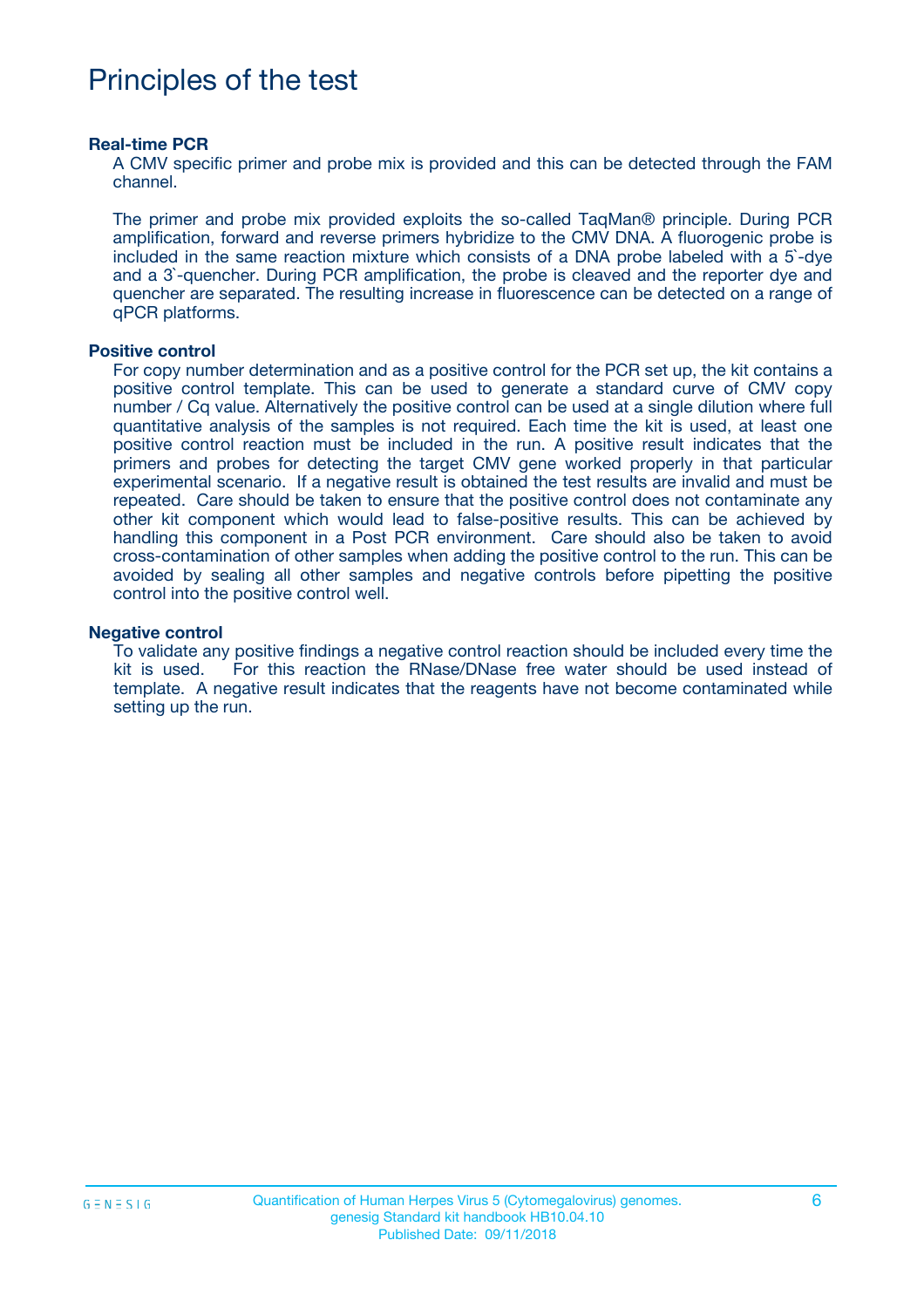### Resuspension protocol

To minimize the risk of contamination with foreign DNA, we recommend that all pipetting be performed in a PCR clean environment. Ideally this would be a designated PCR lab or PCR cabinet. Filter tips are recommended for all pipetting steps.

#### **1. Pulse-spin each tube in a centrifuge before opening.**

This will ensure lyophilised primer and probe mix is in the base of the tube and is not spilt upon opening the tube.

**2. Resuspend the kit components in the RNase/DNase free water supplied, according to the table below.**

To ensure complete resuspension, vortex each tube thoroughly.

| Component - resuspend in water | Volume |
|--------------------------------|--------|
| <b>Pre-PCR pack</b>            |        |
| CMV primer/probe mix (BROWN)   | 165 µl |

#### **3. Resuspend the positive control template in the template preparation buffer supplied, according to the table below:**

To ensure complete resuspension, vortex the tube thoroughly.

| Component - resuspend in template preparation buffer | <b>Nolume</b> |
|------------------------------------------------------|---------------|
| <b>Post-PCR heat-sealed foil</b>                     |               |
| CMV Positive Control Template (RED) *                | 500 µl        |

\* This component contains high copy number template and is a VERY significant contamination risk. It must be opened and handled in a separate laboratory environment, away from the other components.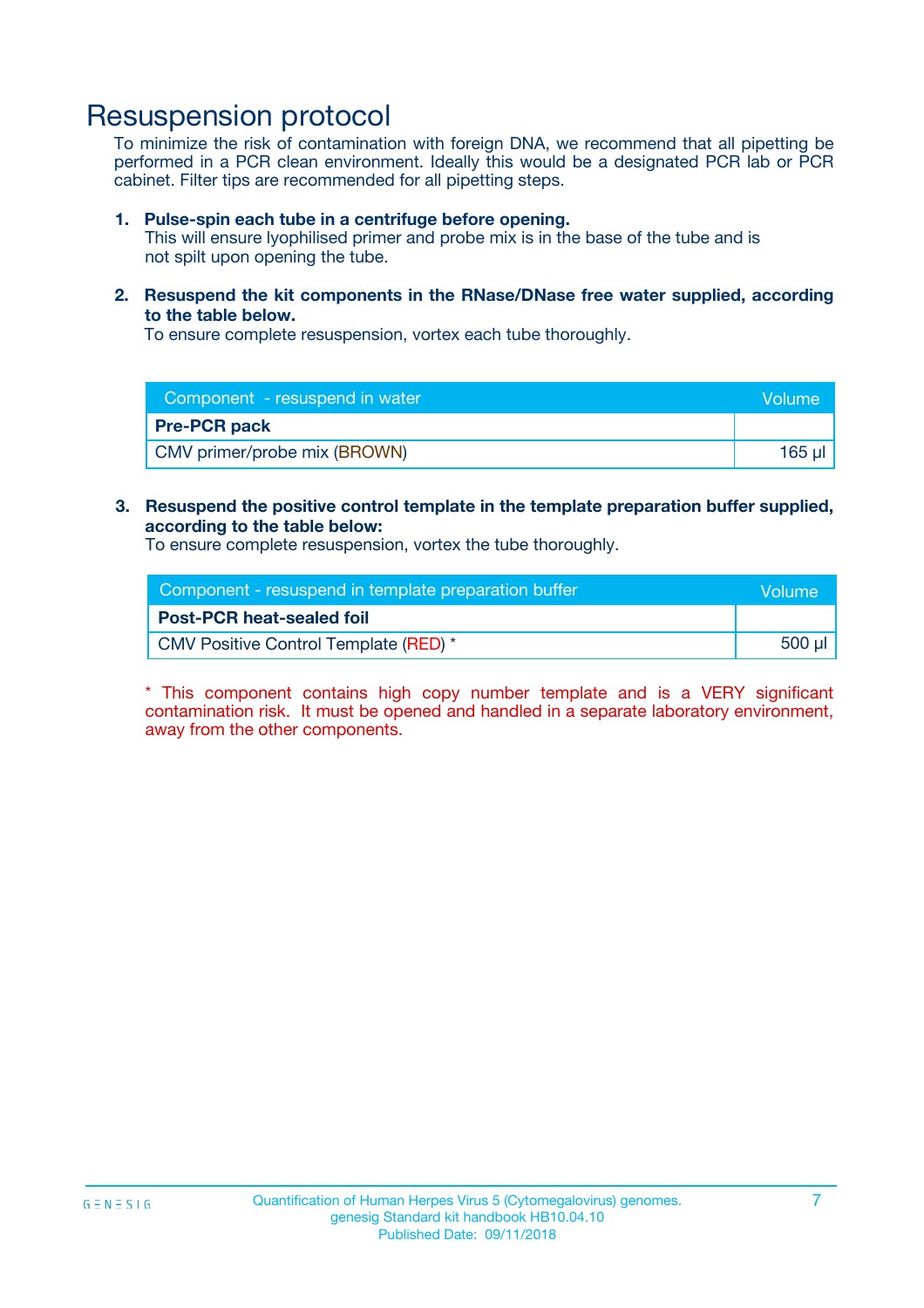# qPCR detection protocol

**1. For each DNA sample prepare a reaction mix according to the table below:** Include sufficient reactions for positive and negative controls.

| Component                                 | Volume          |
|-------------------------------------------|-----------------|
| oasig or PrecisionPLUS 2X qPCR Master Mix | 10 $\mu$        |
| CMV primer/probe mix (BROWN)              | 1 $\mu$         |
| <b>RNase/DNase free water (WHITE)</b>     | $4 \mu$         |
| <b>Final Volume</b>                       | 15 <sub>µ</sub> |

- **2. Pipette 15µl of this mix into each well according to your qPCR experimental plate set up.**
- **3. Prepare DNA templates for each of your samples.**
- **4. Pipette 5µl of DNA template into each well, according to your experimental plate set up.**

For negative control wells use 5µl of RNase/DNase free water. The final volume in each well is 20µl.

**5. If a standard curve is included for quantitative analysis, prepare a reaction mix according to the table below:**

| Component                                 | Volume  |
|-------------------------------------------|---------|
| oasig or PrecisionPLUS 2X qPCR Master Mix | 10 µl   |
| CMV primer/probe mix (BROWN)              | 1 µI    |
| <b>RNase/DNase free water (WHITE)</b>     | $4 \mu$ |
| <b>Final Volume</b>                       | 15 µl   |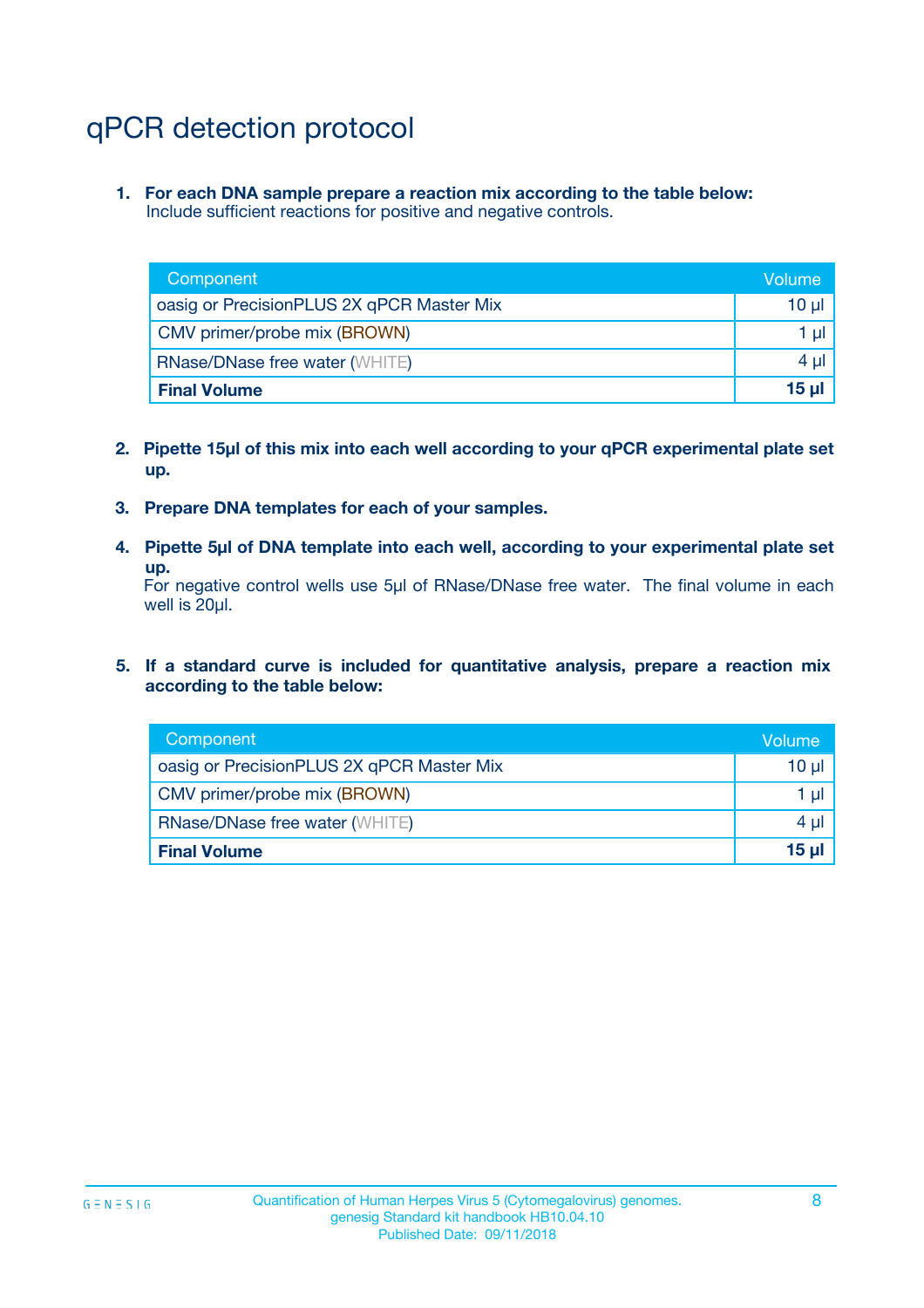### **6. Preparation of a standard curve dilution series.**

- 1) Pipette 90µl of template preparation buffer into 5 tubes and label 2-6
- 2) Pipette 10µl of Positive Control Template (RED) into tube 2
- 3) Vortex thoroughly
- 4) Change pipette tip and pipette 10µl from tube 2 into tube 3
- 5) Vortex thoroughly

Repeat steps 4 and 5 to complete the dilution series

| <b>Standard Curve</b>         | Copy Number*           |
|-------------------------------|------------------------|
| Tube 1 Positive control (RED) | $2 \times 10^5$ per µl |
| Tube 2                        | $2 \times 10^4$ per µl |
| Tube 3                        | $2 \times 10^3$ per µl |
| Tube 4                        | $2 \times 10^2$ per µl |
| Tube 5                        | $20$ per $\mu$         |
| Tube 6                        | 2 per µl               |

\*The quantitative results produced by the genesig CMV kit can be converted to International Units by multiplying copy numbers by 4.06. This conversion factor was developed using RNA/DNA extracted (where applicable) from the WHO International Standard for CMV.

Users of this kit are advised that the conversion factor serves as a guide. For the highest level of accuracy, it is best practice to calculate conversion factors independently using the WHO International Standard. If unsure, please contact your local sales representative for details regarding the generation of the conversion factor to ensure it is applied in the most appropriate fashion.

7. Pipette 5µl of standard template into each well for the standard curve according to your experimental plate set up.

The final volume in each well is 20µl.

# qPCR amplification protocol

Amplification conditions using oasig or PrecisionPLUS2X qPCR Master Mix.

| <b>Step</b> |                   | <b>Time</b>     | Temp    |
|-------------|-------------------|-----------------|---------|
|             | Enzyme activation | 2 min           | 95 °C   |
| Cycling x50 | Denaturation      | 10 <sub>s</sub> | 95 $°C$ |
|             | DATA COLLECTION * | 60 s            | 60 °C   |

\* Fluorogenic data should be collected during this step through the FAM channel